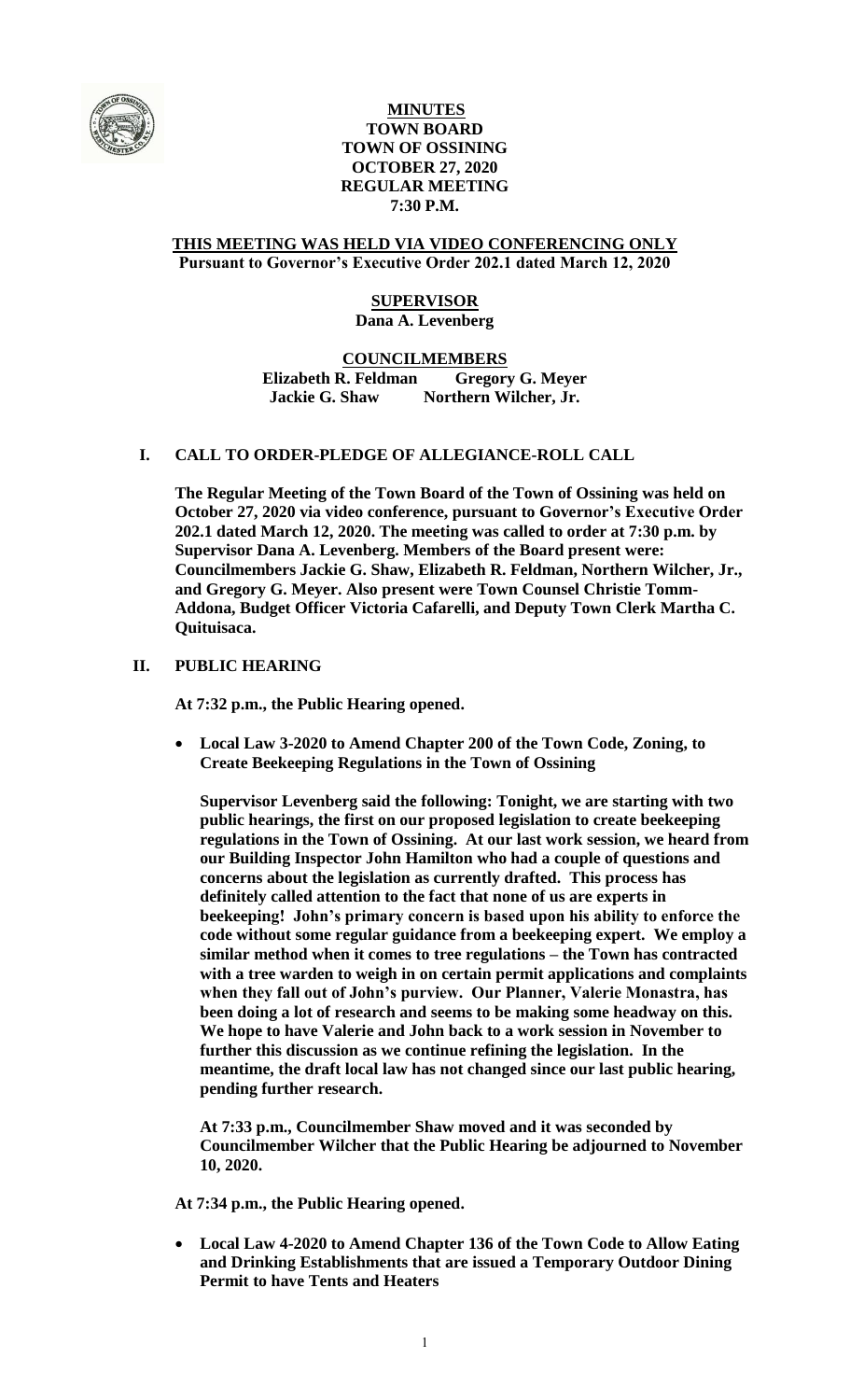**Supervisor Levenberg said the following: As we are getting into the colder months, we are seeing that the needs of our local businesses in terms of outdoor dining have changed. Outdoor dining is now less about enjoying your meal outdoors, but instead more about expanding capacity to accommodate customers and support our restaurants at this difficult time. The local law we worked on this summer explicitly disallowed tents with sides and heaters. However, we are now seeing that many of our neighboring municipalities are allowing tents with sides and heaters as part of outdoor dining. We do not want to put our businesses at a disadvantage this winter, so if this can be accomplished safely, it makes sense for us to facilitate this change for our businesses. Our Building Inspector, John Hamilton, joined us for our last work session discussion on this legislation, and he seems confident that he can work with our local businesses to ensure these changes are made safely.** 

**At 7:38 p.m., Councilmember Wilcher moved and it was seconded by Councilmember Feldman that the Public Hearing be adjourned to November 10, 2020.** 

#### **III. DEPARTMENTAL REPORT – Police Chief Kevin Sylvester**

**Police Chief Kevin Sylvester provided the Town Board with an update of the Ossining Police Department (OPD). Over the past weeks the OPD has been doing a lot of training. On October 31st the OPD and OVAC will being delivering candy from 11 AM to 2 PM to kids in Ossining. More information will be posted on social media about the candy distribution. The candy distribution will allow kids to show off their costumes and have fun this Halloween amidst the COVID-19 pandemic. The OPD continues to urge people to practice social distancing and good hygiene. The OPD will be looking out for people not following social distancing and hosting parties this Halloween. Please stay safe and protect each other.** 

### **IV. ANNOUNCEMENTS**

**Supervisor Levenberg announced the following:** 

**On Friday last week, the Ossining Community Equity Task Force released our Equity Survey. The survey will be open to all Town of Ossining residents – that means you, too, if you live in the Village of Ossining or Village of Briarcliff – until November 13. The results of this survey will be used to direct the Task Force's goals and actions. Your input is crucial to getting an accurate understanding of our community's perspective. The link to the survey was shared out in my Friday** *Supervisor's Update* **and will be available in this week's update as well. If you are not subscribed to my email list, you can easily sign up on the Town of Ossining website, or by emailing me directly and asking to be added. My email address is [dlevenberg@townofossining.com.](mailto:dlevenberg@townofossining.com) You can also email me to request hard copies for yourself or for distribution through a business. Please feel free to share it widely with your Ossining circles. We are going to continue sharing the survey through our Facebook and Instagram accounts as well until the survey closes. Please take a few minutes to share your voice on this important topic.** 

**Speaking of sharing your voice, the general election is under way in New York. Early voting started this past Saturday. I voted yesterday at the Ossining Community Center at 95 Broadway and I was very proud to see so many people show up. The early voting schedule is dependent on the day, with the polls open early some days and staying open late on others. We have just a few days left of early voting -- on Wednesday and Friday the polls will be open from 8am to 4pm, on Thursday from noon to 8pm, and on the weekend, the polls will be open from noon to 5pm both Saturday and Sunday. As a reminder, there is no early**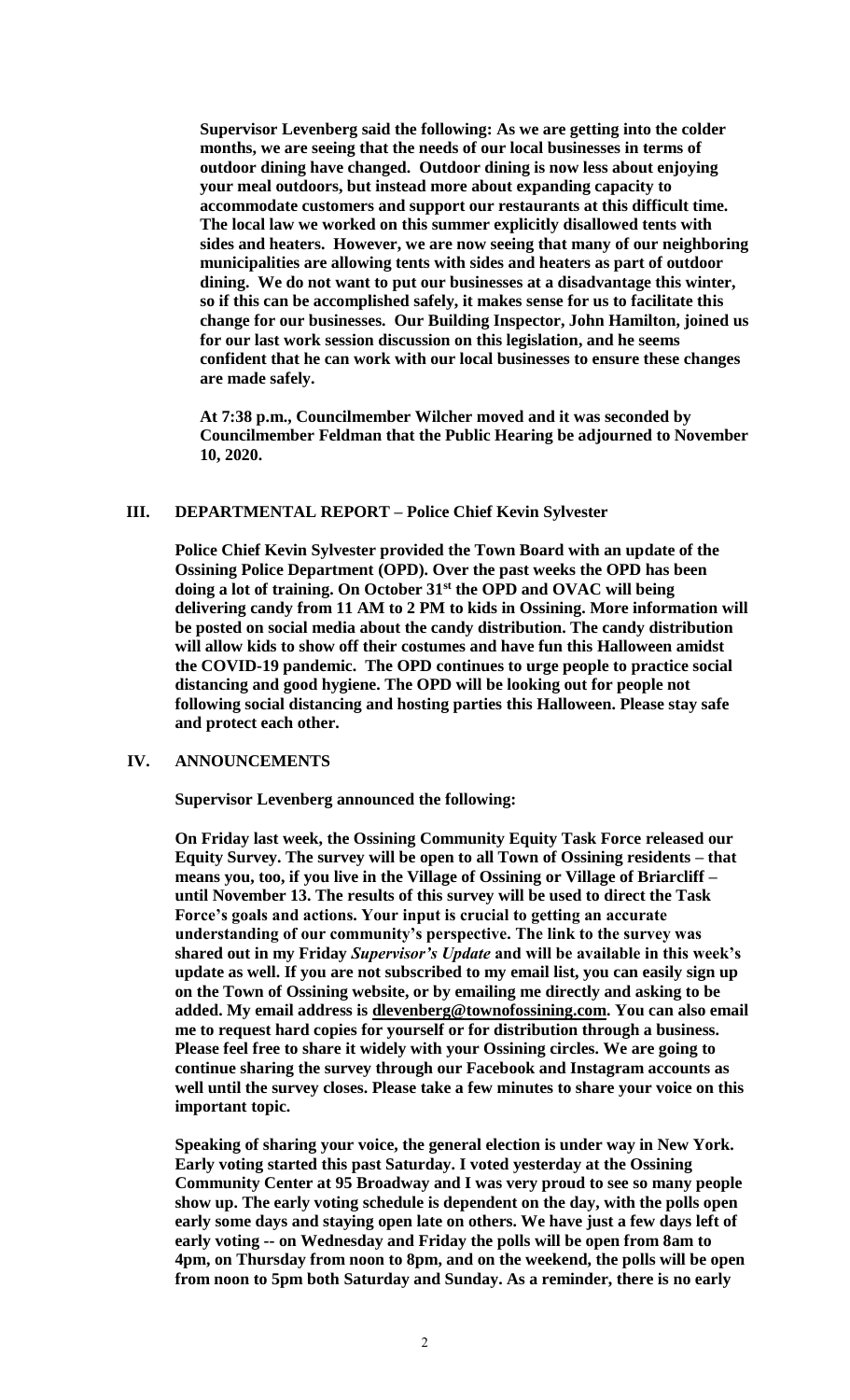**voting on the Monday before Election Day. Election Day is Tuesday, November 3 rd, now only one week away.** 

**If you haven't already, do make a voting plan. If you plan to vote early, be aware that we have been seeing long lines, so come after you've eaten, bring water, proper outerwear for the day's weather, and a chair if you might have difficulty standing. If you plan to vote using an absentee ballot, you can bring that absentee ballot in to an early voting site and skip the lines. Just got to the front and let them know you are dropping off an absentee ballot. You can do so at any of the early voting locations throughout Westchester. If you plan to wait to vote in person on Election Day, make sure you know where your 2020 polling place will be. Some of these details may have changed from past years, including the location of your polling place or the bus schedule you rely on to get to the polls. Figuring out the details of your plan in advance can help you save time and energy later. And while you are prepping, make sure you know** *who* **is on your ballot. The presidential election may be in the spotlight, but there are a lot of other influential positions down ballot that are also waiting for your vote. You can visit Vote411.org to learn more about all the candidates and positions.** 

**I want to take a moment to thank all the wonderful volunteers who came out to help cut and clear vines from our trees in Ryder Park this past Saturday, and to Carina from my office for helping make fliers and publicize and pull it all together. The Protect our Park Trees effort was a success! Our Parks foreman Mario Velardo and his team have been working hard to keep our parks in tip top shape, but there is a lot of park space to maintain and a lot of new visitors to our parks since COVID set in. Thank you to everyone who turned out on Saturday. If anyone is interested in participating in future events like this, please contact my office at 914-762-6001.** 

**Later this week, we will be filing the Tentative Budget for 2021 with the Town Clerk. State law requires we file by Friday, but we are hoping to get the official binder stamped by our Town Clerk sometime before then. As soon as the Tentative Budget is filed with the Clerk, it will also be posted online for anyone to take a look. If you would prefer to read a hard copy, a copy will be available both in the Clerk's Office and the Ossining Public Library. I am proud to report that as the budget stands now, we are looking at tax rate percentage decreases in all but one fund, and even then, the percentage increase is less than one tenth of one percent. However, we are cautiously optimistic about these budget numbers, bearing in mind that due to the COVID-19 pandemic, there is still a lot of uncertainty in terms of future revenue shortfalls and potential for increased costs. I am grateful to all Town Department Heads for their measured budget requests this year, here in the Town we are a great team, and budget season is one of those times when it is so clear. Huge thanks to our Comptroller Dale Brennan, Deputy Comptroller Liz Naccari, and Budget Officer Victoria Cafarelli for shepherding us through the first round of our budgeting process. Now, the Town Board will join us for the next round of budget meetings, to carefully review each department's budget in Work Sessions scheduled in early November. These meetings are open to the public, and will be held via Zoom. The dates and times for these meetings are: Wednesday, November 4 at 11am, Friday, November 6 from 8:30am to 4:30pm – we will break for lunch! – and Tuesday, November 10 at 5:30pm. We will be posting the Zoom access information on our website for those who would like to attend to view our discussion. At our November 17 Work Session, Victoria will deliver a presentation summarizing the highlights of our 2021 budget, and our public hearing on the 2021 budget will be held at our November 24 legislative session.** 

**Before I close out my announcements, I wanted to remind everyone that Coronavirus cases in New York and here in Westchester are ticking up. There are a lot of overlapping factors that are causing a rise in cases. For one, with schools open again, parents are back in the office more frequently. The colder weather has driven people indoors and closed doors and windows behind them. Soon we will see students who went away to college returning of the holidays. It**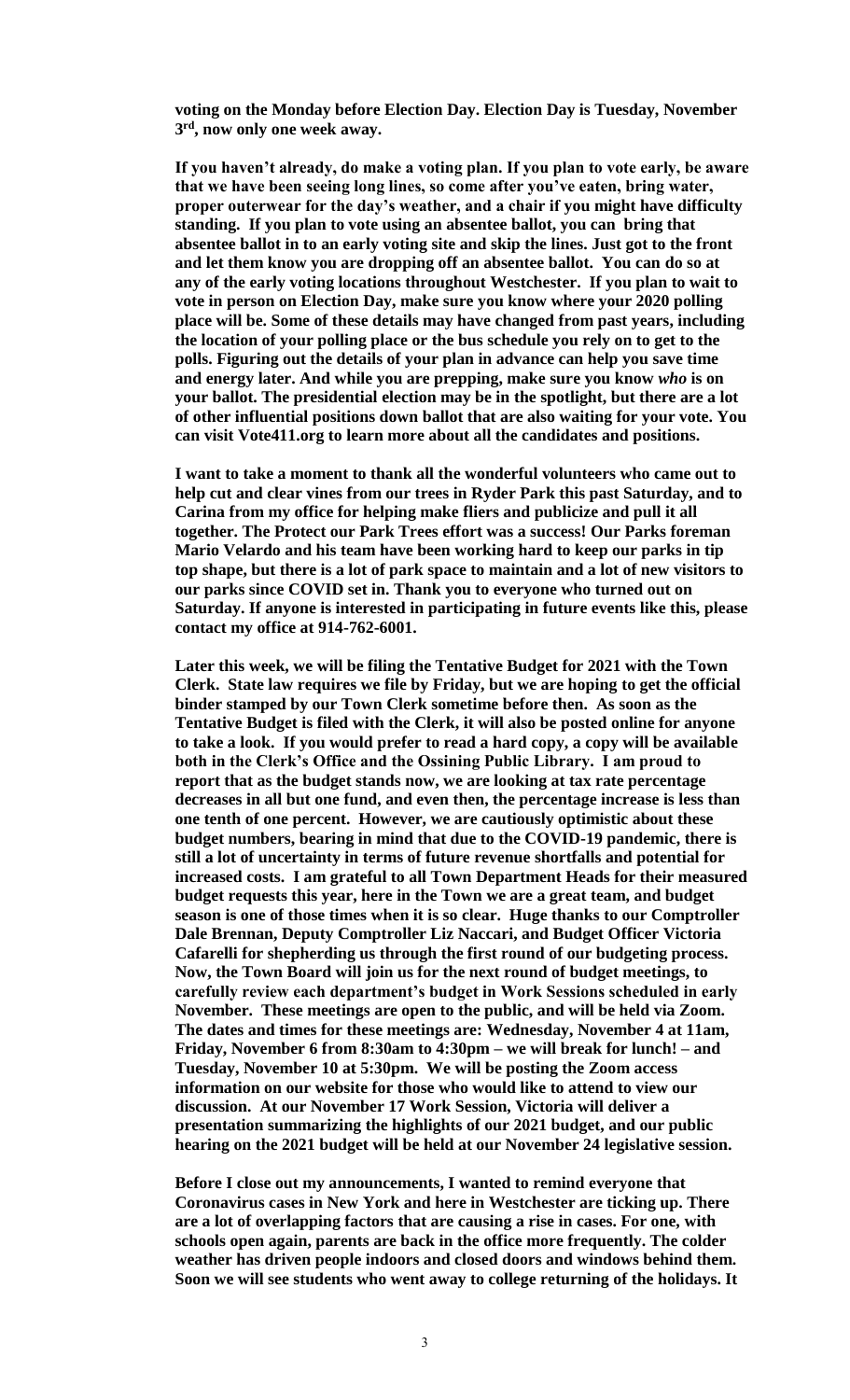**is also important to remember that November will be our ninth month of this crisis and we cannot let our guard down. I know it is exhausting to think about, but we must continue to wear our masks, wash our hands, and avoid touching our faces. Now is also the time to get your flu shot to protect yourself against getting sick with the flu, and potentially overloading our already burdened healthcare system. Town staff received free flu shots last week, and I got mine too. It hurts a little bit for a few days, but not it's really not too bad, I promise! Thanks to Phelps Hospital for working with the Town and Village this year to offer flu vaccines to our staff. This is a second wave for New York but we have flattened the curve before and we need to work hard now to avoid a larger wave over the winter.** 

**As we gear up for Halloween festivities, I urge you to bear in mind COVID precautions, and do whatever you can to limit your family's risk this weekend. Review CDC guidelines, and we also will be posting County and State guidelines for a safe Halloween. Consider holding a trick or treat scavenger hunt in your own house with your immediate family for a fun way to recreate some of what we all love about Halloween. And bonus for when you come across any undiscovered treats a few weeks from now, when you could probably use a little sweet pick-me-up!** 

# **V. LIAISON REPORTS**

**Councilmember Feldman congratulated OVAC on its successful blood drive.**

# **VI. PUBLIC COMMENT ON AGENDA ITEMS**

# **VII. BOARD RESOLUTIONS**

**A. Approval of Minutes—Special Meeting – October 6, 2020**

**Councilmember Wilcher moved and it was seconded by Councilmember Feldman that the following resolution be approved.**

**Resolved, that the Town Board of the Town of Ossining hereby approves the October 6, 2020 minutes of the Special Meeting as presented.**

**Motion: Carried**

# **B. Approval of Minutes—Regular Meeting – October 13, 2020**

**Councilmember Wilcher moved and it was seconded by Councilmember Shaw that the following resolution be approved.**

**Resolved, that the Town Board of the Town of Ossining hereby approves the October 13, 2020 minutes of the Regular Meeting as presented.**

**Motion: Carried**

**C. Approval of Minutes—Special Meeting – October 20, 2020**

**Councilmember Shaw moved and it was seconded by Councilmember Wilcher that the following resolution be approved.**

**Resolved, that the Town Board of the Town of Ossining hereby approves the October 20, 2020 minutes of the Special Meeting as presented.**

**Motion: Carried**

# **D. Approval of Amended Minutes—Regular Meetings**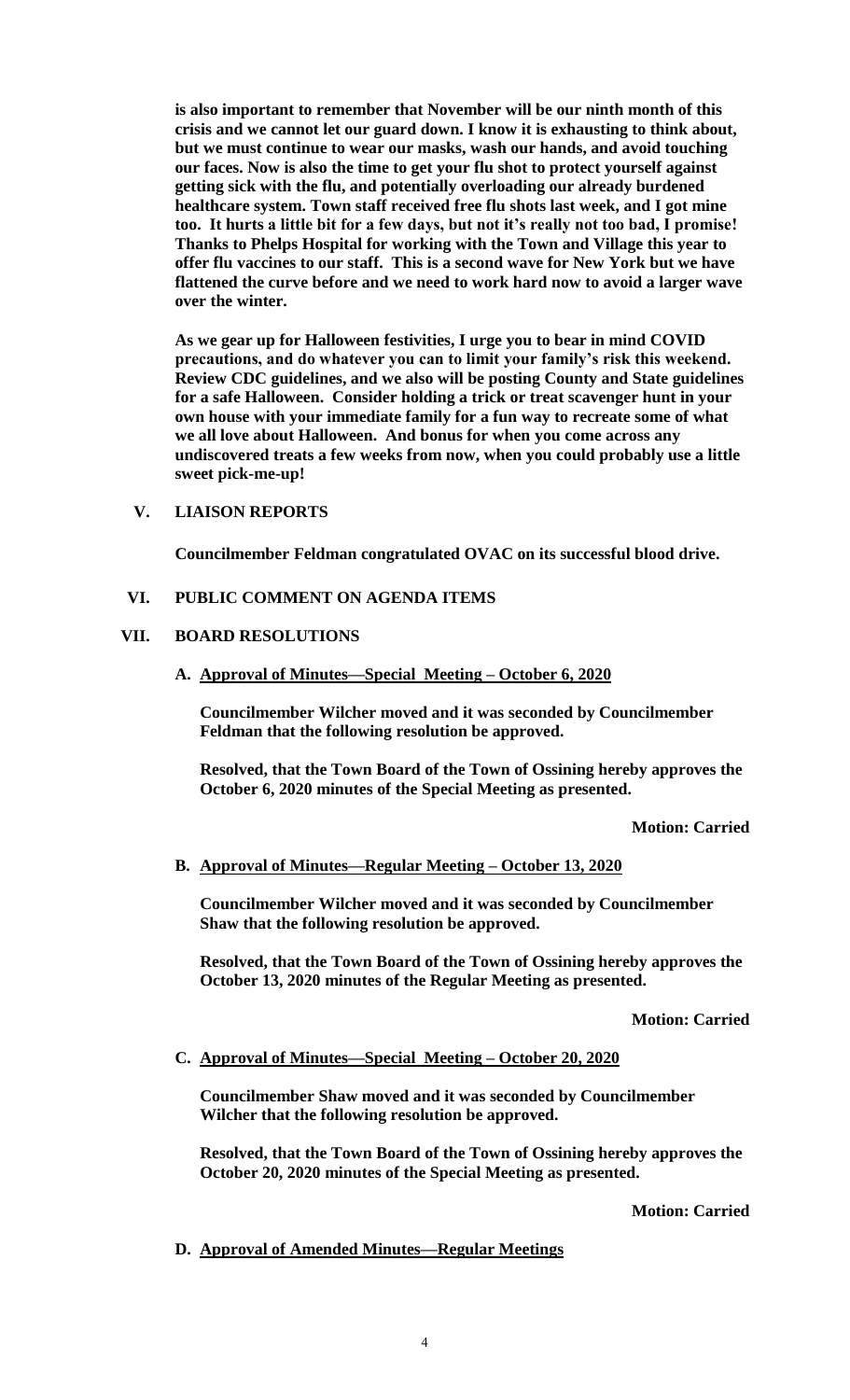**Councilmember Feldman moved and it was seconded by Councilmember Shaw that the following resolution be approved.**

**Resolved, that the Town Board of the Town of Ossining hereby approves the following amended Regular Meetings as presented:** 

- **July 14, 2020**
- **August 25, 2020**
- **September 8, 2020**
- **September 22, 2020**

**Supervisor Levenberg said the following: These sets of minutes were already approved by the Town Board, but our Clerk's office noticed a very small copy and paste error that needed to be corrected. Thanks to our Deputy Clerk Martha Quituisaca for catching the small error, so we could correct that tonight.** 

**Motion: Carried**

#### **E. Approval of Voucher Detail Report**

**Councilmember Shaw moved and it was seconded by Councilmember Wilcher that the following resolution be approved.**

**Resolved, that the Town Board of the Town of Ossining hereby approves the Voucher Detail Report dated October 27, 2020 in the amount of \$521,159.30.**

**Motion: Carried**

#### **F. Approval of Shared Service Agreement – Sustainable Westchester**

**Councilmember Shaw moved and it was seconded by Councilmember Feldman that the following resolution be approved.**

**Resolved, that the Town Board of the Town of Ossining authorizes the Supervisor to sign an amendment and renewal of the shared service agreement with Sustainable Westchester dated October 30, 2018 for Waste & Recycling Communications Platform to extend the contract term to three years, starting November 5, 2020 and ending November 5, 2023, and adjusting the annual fee from \$1,700 to \$2,700, subject to approval by Counsel to the Town as to form.** 

**Supervisor Levenberg said the following: Tonight, we are approving an extension on a contract the Town already has with Sustainable Westchester for Sustainable Westchester to administer the shared Recollect, or Recycle Right, App, which provides residents a personalized garbage and recycling schedule for easy use. Additionally, it contains a wealth of information in the "Recyclopedia" which will help you determine how best to recycle some less common household items, from leftover string lights from last holiday season, to antifreeze. The price will increase in this contract term, but we continue to receive this service at a greatly reduced rate by working with Sustainable Westchester and through a grant we receive, and this resource has been a huge help to our residents and staff.** 

**Motion: Carried**

#### **G. Appointment – Seasonal Laborer**

**Councilmember Shaw moved and it was seconded by Councilmember Feldman that the following resolution be approved.**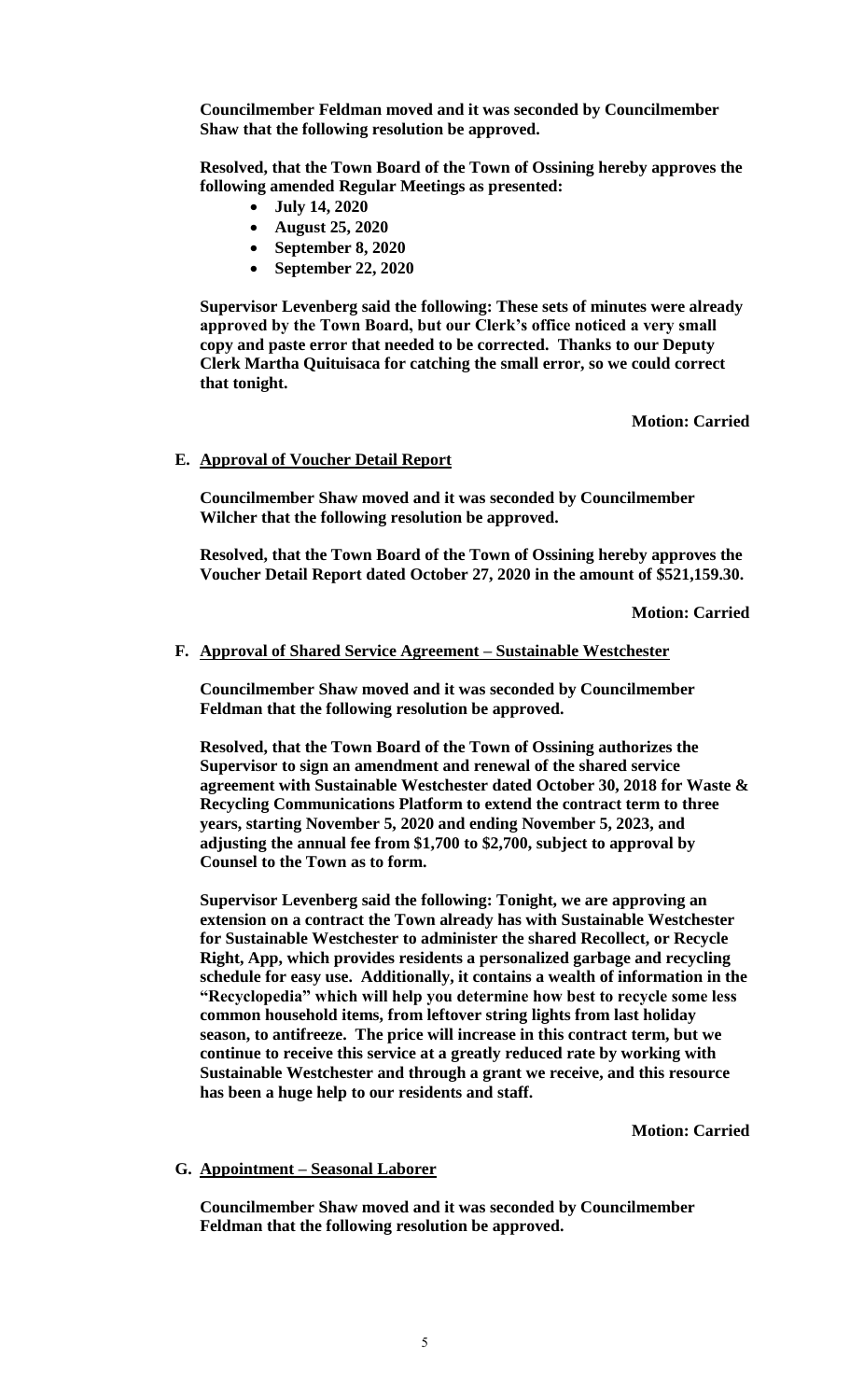**Resolved, that the Town Board of the Town of Ossining appoints Nicholas Ferrao, Ossining, to the seasonal position of Laborer in the Town Highway Department at an hourly rate of \$13, effective October 26, 2020.**

**Supervisor Levenberg said the following: You may have seen our Highway Department gearing up for leaf season this week, as yesterday we brought on our two seasonal employees – Nicholas Ferrao and Christopher Sanchez –to assist with the big task of removing leaves at the curb around the Town.** 

**Motion: Carried**

### **H. Appointment – Seasonal Laborer**

**Councilmember Feldman moved and it was seconded by Councilmember Shaw that the following resolution be approved.**

**Resolved, that the Town Board of the Town of Ossining appoints Christopher Sanchez, Ossining, to the seasonal position of Laborer in the Town Highway Department at an hourly rate of \$13, effective October 26, 2020.** 

**Motion: Carried**

### **I. Resignation – Zoning Board of Appeals**

**Councilmember Wilcher moved and it was seconded by Councilmember Shaw that the following resolution be approved.**

**BE IT RESOLVED, the Town Board hereby accepts, with regret, the resignation of David Whitlinger from the Zoning Board of Appeals effective October 21, 2020.**

**Supervisor Levenberg said the following: We received word last week that one of the members of our Zoning Board of Appeals, David Whitlinger, has moved out of the Town of Ossining and can no longer serve in this volunteer capacity. We thank Dave for his service to the Town of Ossining, and wish him and his family well on their next chapter. We are grateful to our Zoning Board of Appeals alternate member, Tom Wills, for already being willing to unofficially step into this vacated seat until another appointment can be made.** 

**Motion: Carried**

### **J. Adoption of Town of Ossining Computer System Security Breach Notification Policy**

**Councilmember Shaw moved and it was seconded by Councilmember Feldman that the following resolution be approved.**

**WHEREAS, section 208(10) of the State Technology Law requires the Town to adopt a computer system breach notification policy which policy is intended to establish procedures to follow in the event a person(s) has accessed and/or acquired, without valid authorization, private information of individuals from the records of the Town of Ossining and to alert such individuals to any potential identity theft as quickly as possible so that the individuals may take appropriate steps to protect themselves from, and remedy any impacts of the potential identity theft or security breach; and**

**WHEREAS, the State Technology Law authorizes the Town to adopt the breach notification policy as either a Town approved policy or by local law; now therefore be it**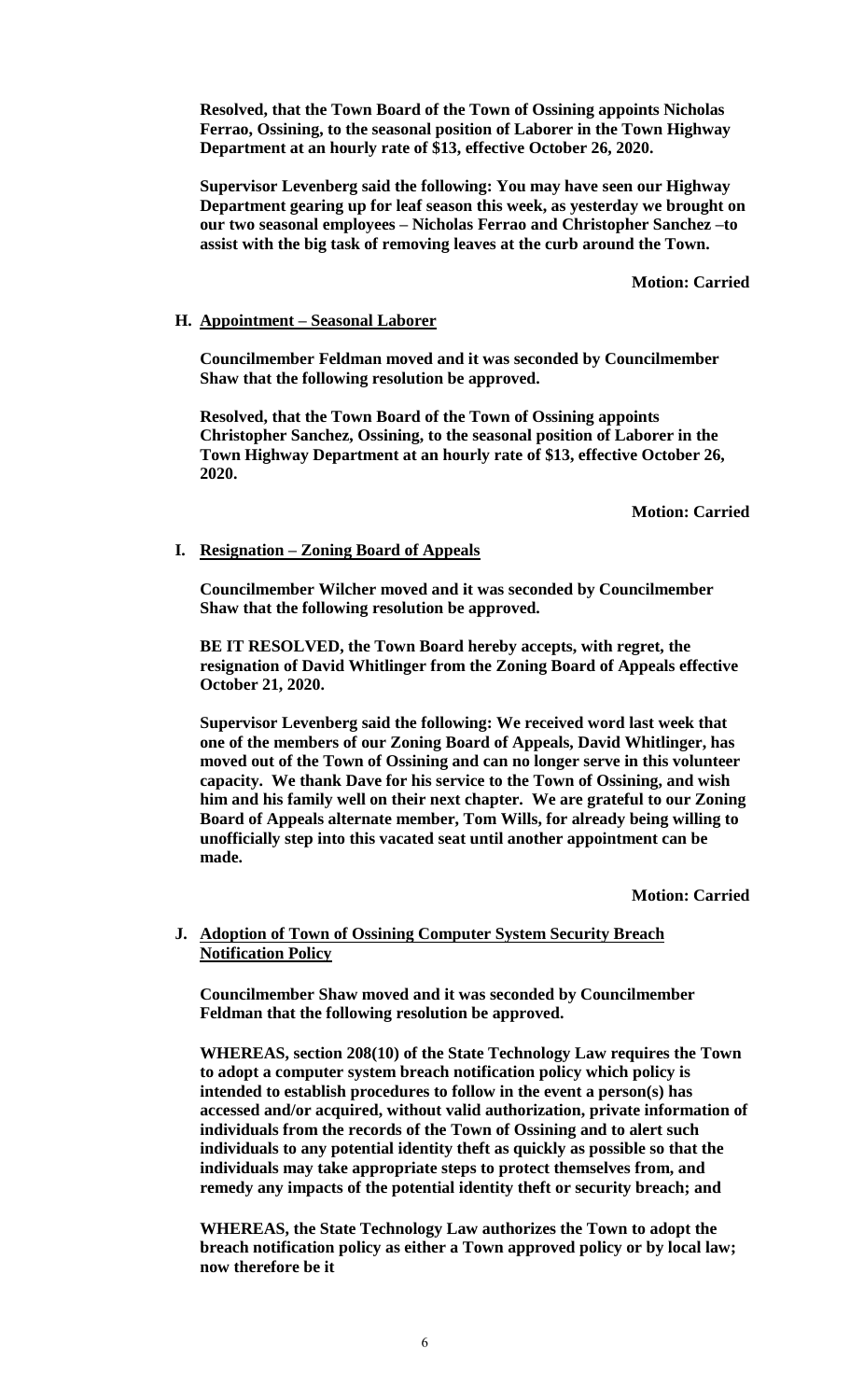**RESOLVED, that the Town Board of the Town of Ossining adopts the Computer System Security Breach Notification Policy published below and that a copy of the policy shall be posted on the Town's webpage with copies made available in the offices of the Town departments.**

**Town of Ossining- Computer System Security Breach Notification Policy**

**1. Title.** 

**This policy shall be known as the "Town of Ossining Computer System Security Breach Notification Policy."**

**2. Purpose.** 

**This Computer System Security Breach Notification Policy is intended to establish procedures to follow in the event a person(s) has accessed and/or acquired, without valid authorization, private information of individuals from the records of the Town of Ossining and to alert said individuals to any potential identity theft as quickly as possible so that they may take appropriate steps to protect themselves from, and remedy any impacts of, the potential identity theft or security breach.**

**3. Authority.** 

**This policy is enacted pursuant to the New York State Technology Law § 208, and may be amended from time to time by Town Board resolution or local law.**

**4. Definitions.** 

**As used in this chapter, the following terms shall have the meanings indicated:**

### **BREACH OF SECURITY OF THE SYSTEM**

**Unauthorized access to or acquisition of, or access to or acquisition without valid authorization of, computerized data that compromises the security, confidentiality, or integrity of personal information or private information maintained by the Town. Good faith access to, or acquisition of personal information or private information by an employee or agent of the Town for the purposes of the Town is not a breach of the security of the system, provided that the personal information or private information is not used or subject to unauthorized disclosure. In determining whether information has been accessed or acquired or is reasonably believed to have been accessed or acquired, by an unauthorized person or a person without valid authorization, the Town may consider the following factors, among others:**

**A. Indications that the information is in the physical possession and control of an unauthorized person, such as a lost or stolen computer or other device containing information; or** 

**B. Indications that the information has been downloaded or copied; or** 

**C. Indications that the information was used by an unauthorized person, such as fraudulent accounts opened or instances of identity theft reported.** 

#### **CONSUMER REPORTING AGENCY**

**Any person or entity which, for monetary fees, dues or on a cooperative nonprofit basis, regularly engages in whole or in part in the practice of assembling or evaluating consumer credit information or other information on consumers for the purpose of furnishing consumer reports to third parties, and which uses any means or facility of interstate commerce for the purpose of preparing or furnishing**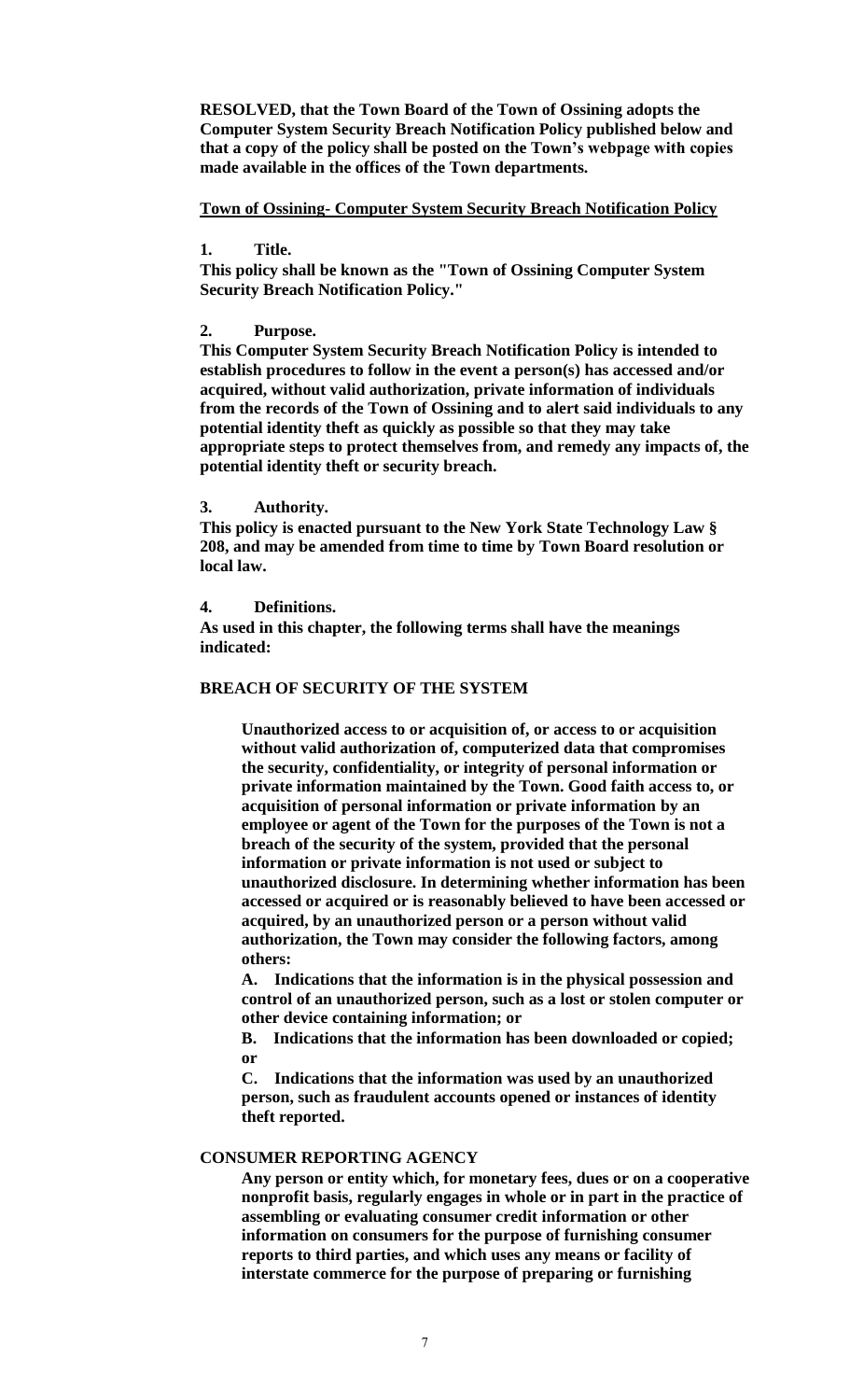**consumer reports. A list of consumer reporting agencies may be obtained upon request to the state Attorney General.**

#### **DEPARTMENT**

**Any board, committee, commission, council, department, office or other governmental entity performing a governmental or proprietary function for the Town.**

#### **PERSONAL INFORMATION**

**Any information concerning a natural person which, because of name, number, personal mark, or other identifier, can be used to identify that person.**

#### **PRIVATE INFORMATION**

**A. Either:**

**(1) Personal information consisting of any information in combination with any one or more of the following data elements, when either the data element or the combination of personal information plus the data element is not encrypted or encrypted with an encryption key that has also been accessed or acquired:**

**(a) Social security number;** 

**(b) Driver's license number or non-driver identification card number;** 

**(c) Account number, credit or debit card number, in combination with any required security code, access code, password or other information which would permit access to an individual's financial account;** 

**(d) Account number, or credit or debit card number, if circumstances exist wherein such number could be used to access an individual's financial account without additional identifying information, security code, access code, or password;** 

**(e) Biometric information, meaning data generated by electronic measurements of an individual's unique physical characteristics, such as fingerprint, voice print, or retina or iris image, or other unique physical representation or digital representation which are used to authenticate or ascertain the individual's identity; or** 

**(2) A user name or email address in combination with a password or security question and answer that would permit access to an online account.** 

**B. Private information does not include publicly available information that is lawfully made available to the general public from Town records.** 

#### **TOWN**

**The Town of Ossining, County of Westchester, State of New York.**

**5. Disclosure of breach to affected persons.** 

**Any Town department that owns or licenses computerized data that includes private information must disclose any breach of the security of the system following discovery or notification of the breach in the security of the system to any resident of New York State whose private information was, or is reasonably believed to have been, accessed or acquired by a person without valid authorization. The disclosure must be made in the most expedient time possible and without unreasonable delay, consistent with the legitimate needs of law enforcement, as provided in section 7 below, or any measures necessary to determine the scope of the breach and restore the reasonable integrity of the data system. The Town shall consult with the State Office of**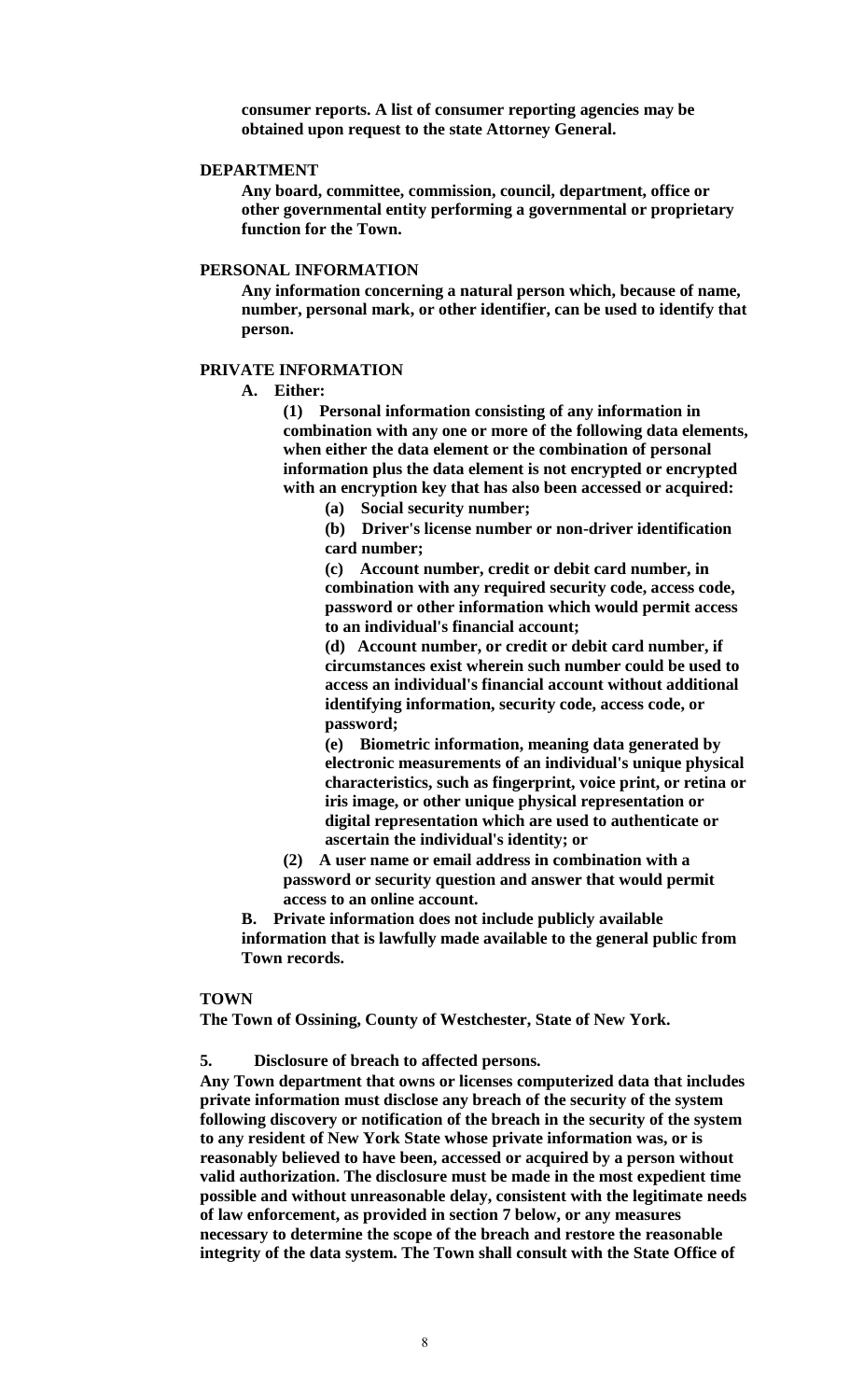**Information Technology Services to determine the scope of the breach and restoration measures.**

- **a. Notice to affected persons under this section is not required if the exposure of private information was an inadvertent disclosure by persons authorized to access private information, and the Town reasonably determines such exposure will not likely result in misuse of such information, or financial or emotional harm to the affected persons. Such a determination must be documented in writing and maintained for at least five years. If the incident affected over five hundred residents of New York, the Town shall provide the written determination to the state Attorney General within ten days after the determination.**
- **b. If notice of the breach of the security of the system is made to affected persons pursuant to the breach notification requirements under any of the following laws, nothing in this policy shall require additional notice to those affected persons, but notice still shall be provided to the state Attorney General, the Department of State and the Office of Information Technology Services and, where appropriate, consumer reporting agencies:**
	- **i. Regulations promulgated pursuant to Title V of the federal Gramm-Leach-Bliley Act (15 USC 6801-6809), as amended from time to time;**
	- **ii. Regulations implementing the Health Insurance Portability and Accountability Act of 1996 (45 C.F.R. parts 160 and 164), as amended from time to time, and the Health Information Technology for Economic and Clinical Health Act, as amended from time to time;**
	- **iii. Part five hundred of title twenty-three of the official compilation of codes, rules and regulations of the state of New York, as amended from time to time; or**
	- **iv. Any other data security rules and regulations of, and the statutes administered by, any official department, division, commission or agency of the federal or New York state government as such rules, regulations or statutes are interpreted by such department, division, commission or agency or by the federal or New York state courts.**

#### **6. Disclosure of breach to owner or licensee.**

**If the Town maintains computerized data that includes private information which the Town does not own, the Town must notify the owner or licensee of the information of any breach of the security of the system immediately following discovery, if the private information was, or is reasonably believed to have been, accessed or acquired by a person without valid authorization.**

# **7. Permitted delay.**

**Notification pursuant to this policy may be delayed if a law enforcement agency determines that notification could impede a criminal investigation. The notification must be made after the law enforcement agency determines that notification would not compromise any criminal investigation.**

#### **8. Method of notification.**

**The notice required by this policy must be directly provided to the affected individuals by one of the following methods:**

#### **A. Written notice;**

**B. Electronic notice, provided that the person to whom notice is required to be provided has expressly consented to receiving notice in electronic form and a log of each electronic notification is kept by the Town; provided further that in no case shall any person or business require a person to**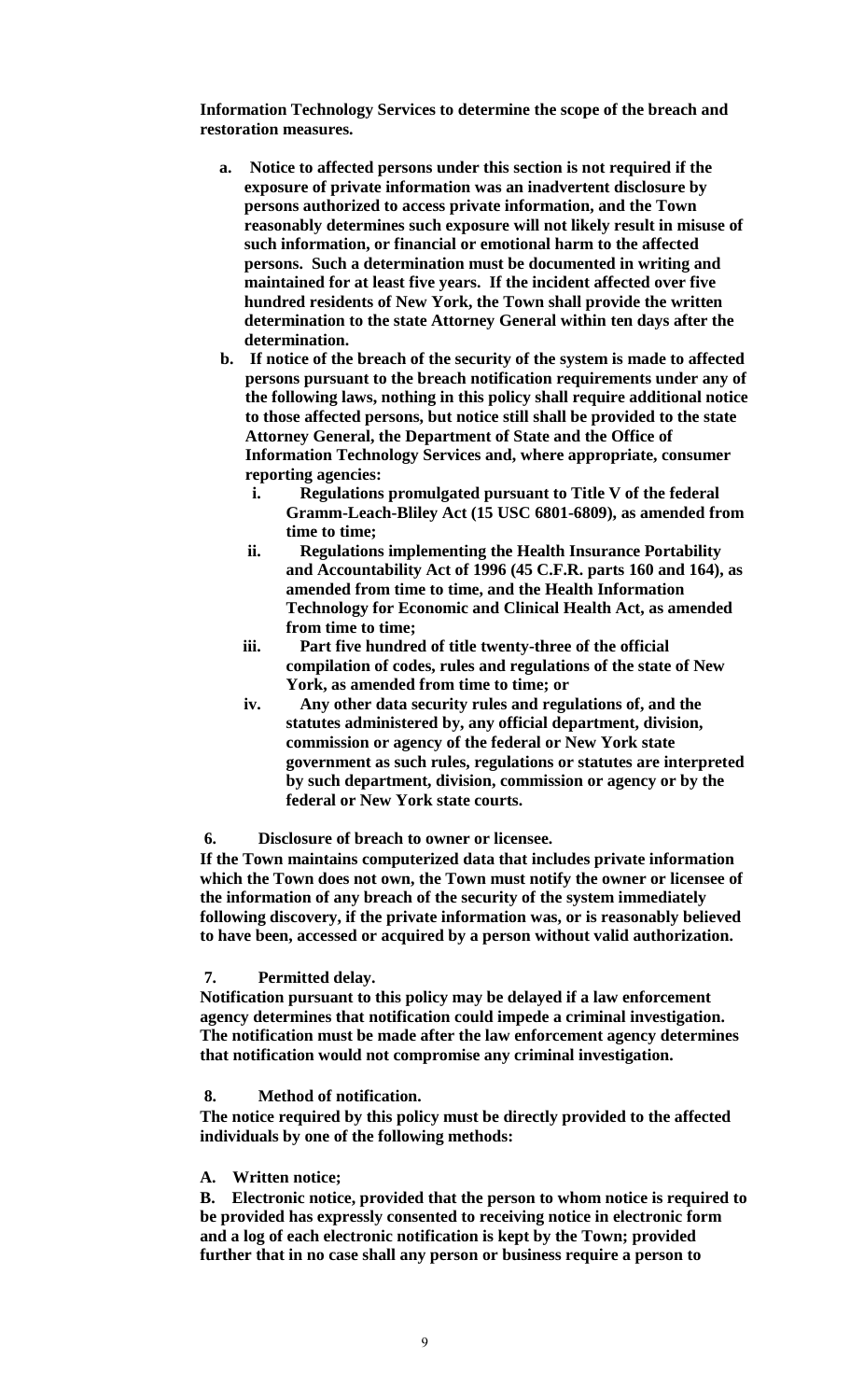**consent to accepting notice in electronic form as a condition of establishing any business relationship or engaging in any transaction;** 

**C. Telephone notification, provided that a log of each telephone notification is kept by the Town; or** 

**D. Substitute notice, if the Town demonstrates to the state Attorney General that the cost of providing notice would exceed \$250,000 or that the number of individuals to be notified exceeds five hundred thousand, or the Town does not have sufficient contact information. Substitute notice must include all of the following:**

**(1) Email notice when the Town has an email address for the subject persons;** 

- **(2) Conspicuous posting of the notice on the Town's website page; and**
- **(3) Notification to major state-wide media.**

### **9. Information required.**

**Regardless of the method by which notice is provided, the notice must include contact information for the Town, the telephone numbers and websites of the relevant state and federal agencies that provide information regarding security breach response and identity theft protection and protected information and a description of the categories of information that were, or are reasonably believed to have been, accessed or acquired by a person without valid authorization, including specification of which of the elements of personal information and private information were, or are reasonably believed to have been, so accessed or acquired.**

### **10. Notification of agencies.**

**A. In the event that any New York residents are to be notified of a breach of the security of the system pursuant to this policy, the Town shall notify the state Attorney General, the Department of State and the state Office of Information Technology Services as to the timing, content and distribution of the notices and the approximate number of affected people and provide a copy of the template of the notice sent to affected persons. Such notice shall be made without delaying notice to affected New York residents.** 

**B. In the event that more than five thousand New York residents are to be notified at one time, the Town shall also notify consumer reporting agencies as to the timing, content and distribution of the notices and the approximate number of affected persons. Such notice must be made without delaying notice to affected New York residents.**

# **11. Evergreen Provision**

**Any additional procedural, definitional or notification requirement which is hereafter enacted amending, repealing or otherwise affecting any of the provisions of the State Technology Law section 208 which are required of Towns shall be incorporated into the provisions of this policy.**

**Supervisor Levenberg said the following: The Village of Ossining brought this to our attention, apparently State law has required municipalities to adopt a Cyber Security Breach Policy for some time now, but neither of Village nor Town ever got around to doing so. Thanks to Village Corporation Counsel, Stuart Kahan, for his research and model policy we would like to borrow.** 

**Motion: Carried**

**K. Request for Bids: Furnish and Install New Emergency Generators at Parker Bale and North State Road Pump Stations**

**Councilmember Shaw moved and it was seconded by Councilmember Feldman that the following resolution be approved.**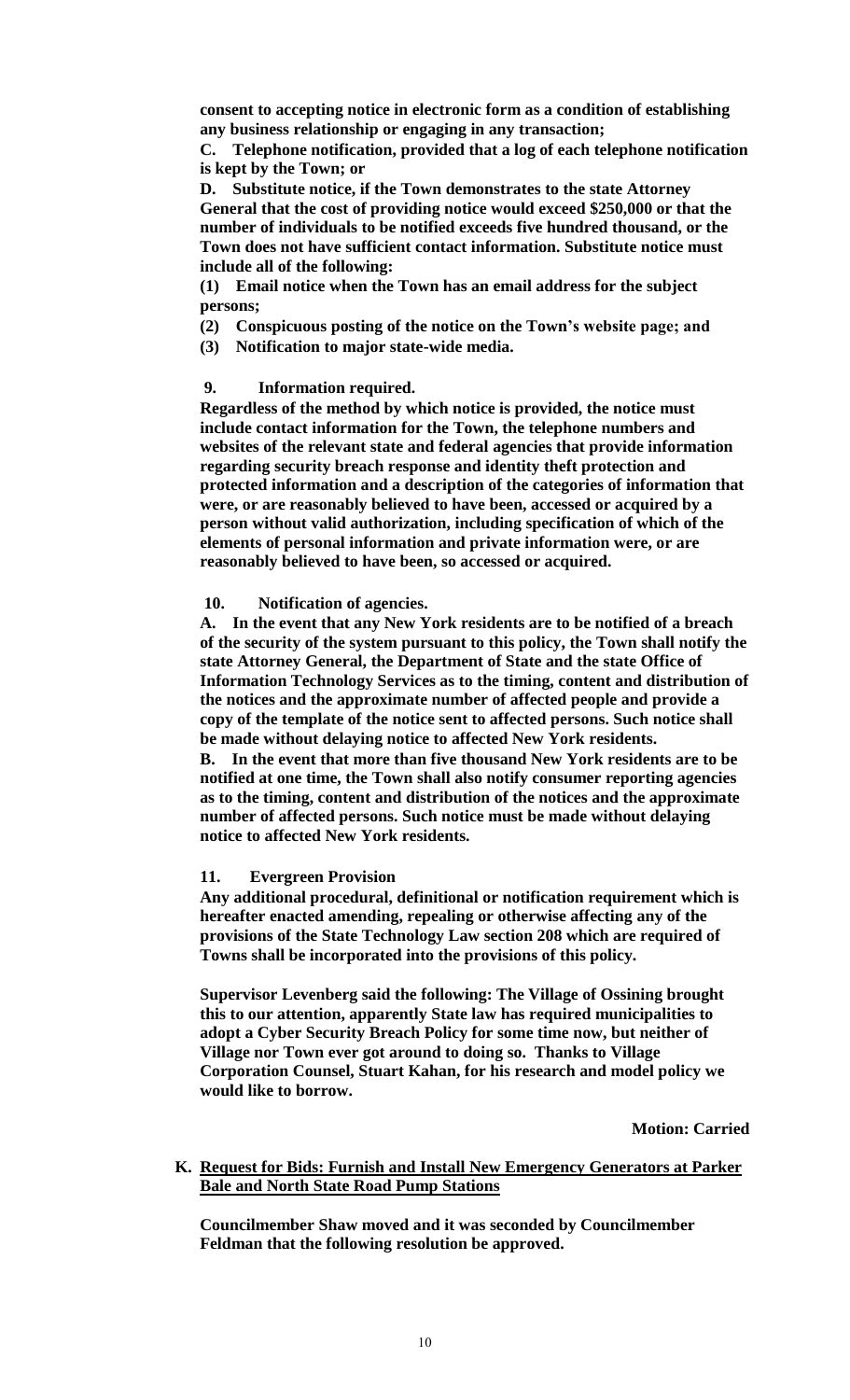**Resolved, that the Town Board of the Town of Ossining authorizes the Town Clerk to advertise a Request for Bids to Furnish and Install New Emergency Generators at Parker Bale and North State Road Pump Stations. Bids shall be submitted no later than 10:00am on Friday, November 20, 2020 to the office of the Town Clerk.** 

**Supervisor Levenberg said the following: Two of our sewer lift stations are in dire need of a generator replacement, so with the guidance of Water Superintendent Andy Tiess and Highway Superintendent Pete Connolly, we engaged an engineering firm to develop bid specifications for the Town to seek competitive bids for such a large project. We bonded for the funds already, so we are ready to get this much needed project going.** 

**Motion: Carried**

# **L. Personnel: Reclassification of Title – Highway Department**

**Councilmember Shaw moved and it was seconded by Councilmember Feldman that the following resolution be approved.**

**Resolved, that the Town Board of the Town of Ossining herby reclassifies the title of Gary L. Cecere, Sr. from Automotive Mechanic to Lead Maintenance Mechanic (Automotive) effective October 28, 2020; and be it further**

**Resolved, that Mr. Cecere's salary remains at \$90,727 for the remainder of 2020.** 

**Supervisor Levenberg said the following: We are very excited to be able to reclassify the title of our auto mechanic, Gary Cecere, to Lead Auto Mechanic! Gary has been working for the Town for over 15 years and is definitely deserving of this title bump. Congratulations Gary!**

**Motion: Carried**

# **VIII. CORRESPONDENCE TO BE RECEIVED AND FILED**

**Councilmember Feldman moved and it was seconded by Councilmember Shaw that the following resolution be approved.**

**Resolved, that the Town Board of the Town of Ossining hereby accepts the following correspondence:**

**Town Planning Board Minutes – October 7, 2020** 

# **Motion: Carried**

# **IX. VISITOR RECOGNITION**

*Visitors shall be accorded one (1) four (4) minute opportunity to speak*

# **X. ADJOURNMENT**

**At 8:15 P.M., Councilmember Wilcher motioned to adjourn to Executive Session for personnel, advice of counsel, and contracts and Councilmember Feldman seconded.**

**Motion Carried: Unanimously**

**At 9:31 P.M., Councilmember Feldman motioned to leave Executive Session and Councilmember Wilcher seconded.**

**Motion Carried: Unanimously**